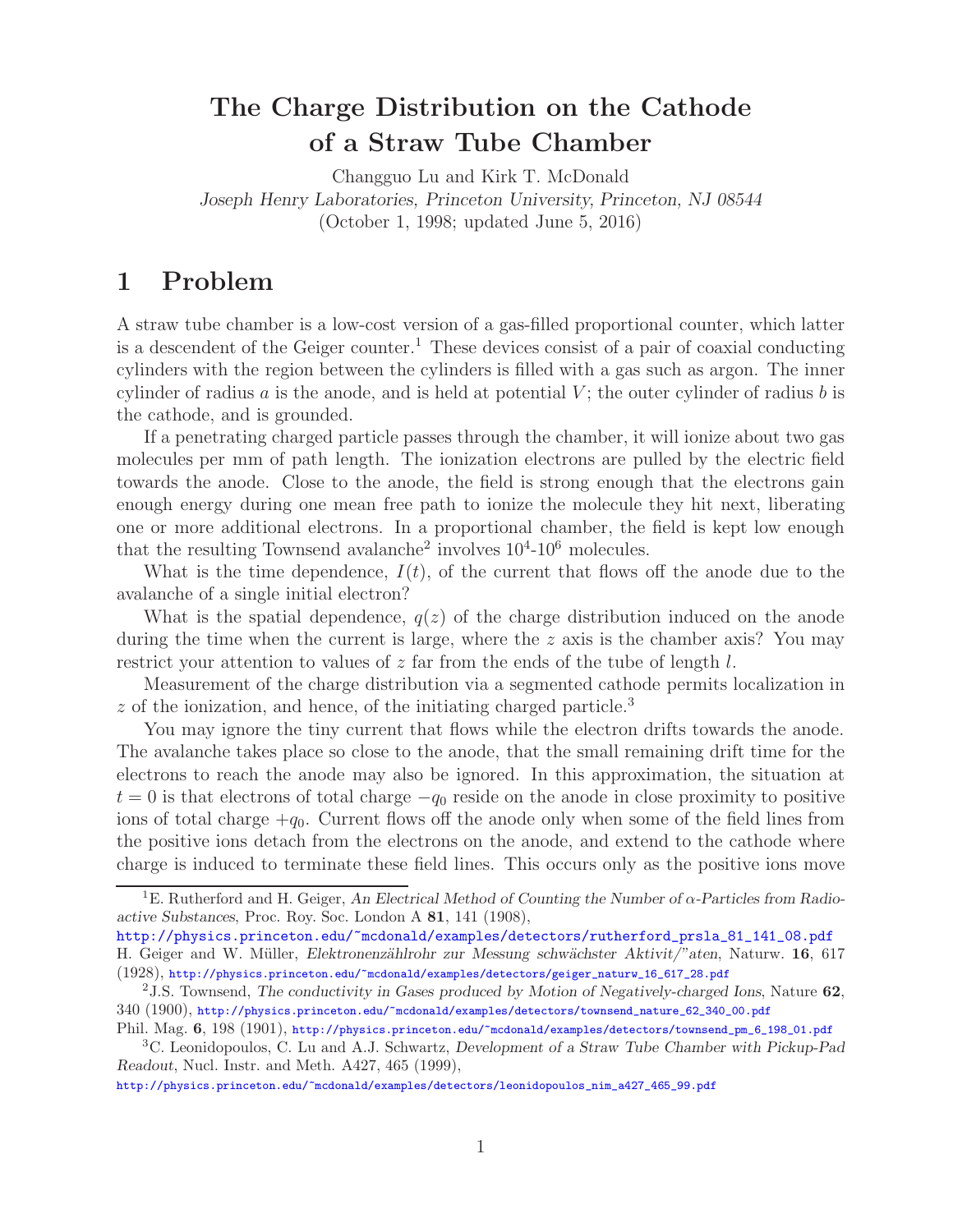away from the anode, with velocity related by

$$
v = \mu E,\tag{1}
$$

where  $\mu$  is the positive-ion mobility.

# **2 Solution**

#### **2.1 Elementary Solution for** I(t)

The form of the current  $I(t)$  in a cylindrical "straw tube" can be found by an elementary method, so we illustrate this first.

The current that flows off the anode is equal to minus the rate of change of the charge  $q(t)$  < 0 that remains on the anode as the positive ions of total charge  $q_0$  move outward according to  $r(t)$ .

The key to an elementary solution is that although the positive ions occupy a very small volume around the point  $(r, \theta, z)=(r(t), 0, 0)$  in cylindrical coordinates, the charge they induce on the cathode is exactly the same as if those ions were uniformly spread out over a cylinder of radius r.

Because the superposition principle holds in electrostatics, the problem of the chamber with voltage V on the anode plus ions at a fixed position between the anode and cathode can be separated into two parts. First, an empty chamber with voltage V on the anode, and second, a grounded chamber with positive ions inside. [That is, we decompose the problem into cases A and B of the discussion of the reciprocation theorem, even though we won't use that theorem here.]

For the second part, the radial electric field in the region  $a < r < r(t)$  can be calculated from the charge  $q$  on the anode as

$$
E(r) = \frac{2q(t)}{rl},\tag{2}
$$

using Gauss' Law, where  $l \gg b$  is the length of the cylinder. Similarly, the electric field in the region  $r(t) < r < b$  is

$$
E(r) = \frac{2(q_0 + q(t))}{r l} \,. \tag{3}
$$

The potential difference between the inner and outer cylinder must be zero. Hence,

$$
0 = \frac{2q(t)}{l} \int_{a}^{r(t)} \frac{dr}{r} + \frac{2(q_0 + q(t))}{l} \int_{r(t)}^{b} \frac{dr}{r} = \frac{2q_0}{l} \ln \frac{b}{r(t)} + \frac{2q(t)}{l} \ln \frac{b}{a},\tag{4}
$$

and so

$$
q(t) = -q_0 \frac{\ln(b/r(t))}{\ln(b/a)}.
$$
 (5)

The current is

$$
I(t) = -\dot{q}(t) = -\frac{q_0}{\ln(b/a)} \frac{v(t)}{r(t)}.
$$
\n(6)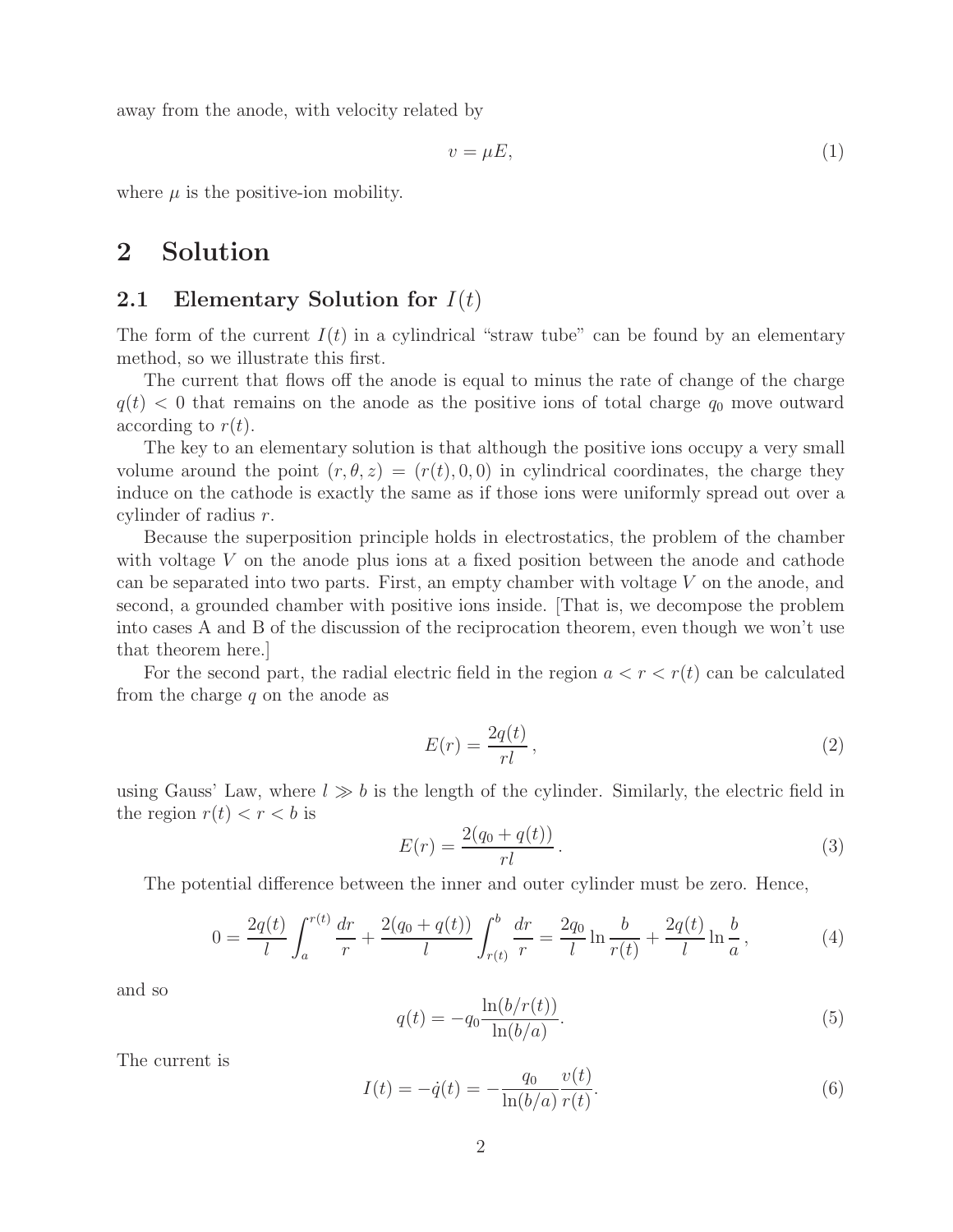To calculate the dynamical quantities  $r(t)$  and  $v(t)$ , we must return to the full problem of the ions in a chamber with voltage  $V$ . The electric field in the chamber is only slightly perturbed by the presence of the ions, and so is given by

$$
E(r) = \frac{V}{r \ln(b/a)}.
$$
\n(7)

According to (1), the positive ions have velocity

$$
v(r) = \frac{\mu V}{r \ln(b/a)},
$$
\n(8)

which integrates to give

$$
r^{2}(t) = a^{2} + \frac{2\mu V}{\ln(b/a)}t.
$$
\n(9)

Inserting  $(8-9)$  in  $(6)$ , we find

$$
I(t) = -\frac{q_0}{2t_0 \ln(b/a)} \frac{1}{1 + t/t_0},
$$
\n(10)

where

$$
t_0 = \frac{a^2 \ln(b/a)}{2\mu V} \,. \tag{11}
$$

The idealized current pulse has a very sharp rise, and falls off rapidly over characteristic time  $t_0$ , which is about 20 nsec in typical straw tube chambers.

### **2.2 Green's Reciprocation Theorem and Weighting Fields**

This problem, and problems with more complex geometry, can be solved by an application of Green's reciprocation theorem, which states that if a set of fixed conductors is at potentials  $V_i$  when carrying charges  $Q_i$ , and at potentials  $V'_i$  when carrying charges  $Q'_i$ , then

$$
\sum_{i} V_i Q_i' = \sum_{i} V_i' Q_i.
$$
\n(12)

To see this, we label the 3-dimensional potential distribution associated with charges  $Q_i$  by  $\phi(\mathbf{r})$ , and that associated with charges  $Q_i'$  by  $\phi'$ . The space outside the conductors is charge free and with dielectric constant  $\epsilon = 1$ . Then,  $\nabla^2 \phi = 0 = \nabla^2 \phi'$  outside the conductors.

We invoke Green's theorem,

$$
\int (\phi \nabla^2 \phi' - \phi' \nabla^2 \phi) dvol = \oint (\phi \nabla \phi' - \phi' \nabla \phi) \cdot d\mathbf{S},
$$
\n(13)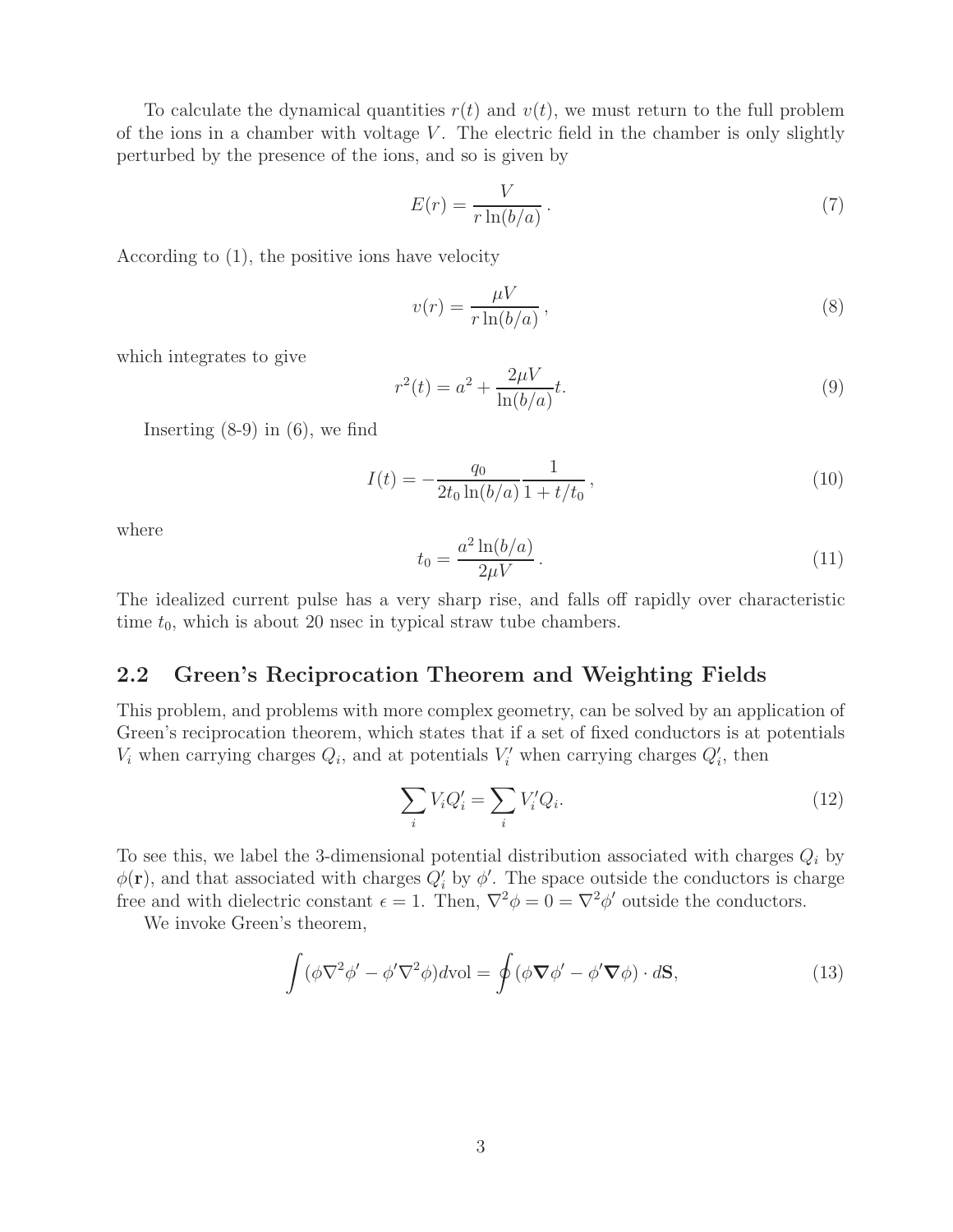where we take the bounding surface  $S$  to be that of the set of conductors. Hence,<sup>4</sup>

$$
0 = \sum_{i} \oint (V_i \nabla \phi'_i - V'_i \nabla \phi_i) \cdot d\mathbf{S}_i = -4\pi \sum_{i} (V_i Q'_i - V'_i Q_i), \tag{14}
$$

using Gauss' Law (in Gaussian units) that

$$
4\pi Q_i = \oint \mathbf{E}_i \cdot d\mathbf{S}_i = -\oint \nabla \phi_i \cdot d\mathbf{S}_i.
$$
 (15)

In the present problem, we have a small charge  $q_0$  at position  $\mathbf{r}_0(t)$  that moves under the influence of the field due to conductors  $i = 1, ..., n$  that are held at potentials  $V_i$ . The charges  $Q_i$  on the conductors obey  $Q_i \gg q_0$ , so the motion of charge  $q_0$  is determined, to a very good approximation by the charges  $Q_i$  on the conductors when  $q_0 = 0$ . Hence, the problem can be considered as the superposition of two situations:

A: charge  $q_0$  absent; conductors  $i = 1, \ldots n$  at potentials  $V_i$ .

B: charge  $q_0$  present; conductors  $i = 1, \dots n$  grounded, with charges  $\Delta Q_i$  on them.

We are particularly interested in the charge on electrode 1, whose time rate of change is the desired current  $I(t)$ .

To use the reciprocation theorem, we suppose that in case B the charge resides on a tiny conductor at position **r**<sub>0</sub> that is at the potential  $V_0 = \phi_A(\mathbf{r}_0)$  obtained from case A. Then, the charges and potentials in case B can be summarized as

B:  $\{q_0, V_0; \Delta Q_i, V_i = 0, i = 1, ..., n\}.$ 

We solve the electrostatics problem for a third case,

C:  $\{q'_0 = 0, V'_0(\mathbf{r}_0); Q_1, V'_1 = 1; \Delta Q_i = 0, V'_i = 0, i = 2, ..., n.\},$ 

in which conductor 1 is held at unit potential, the charges on all other conductors at zero, and all other conductors are grounded except for the tiny conductor at position  $\mathbf{r}_0$ . Again, we solve this problem as in case A, first ignoring the tiny conductor, then evaluating  $V'_0$  as  $\phi_C(\mathbf{r}_0)$ .

The reciprocation theorem (12) applied to cases B and C implies that

$$
0 = q_0 V'_0 + \Delta Q_1 \cdot 1. \tag{16}
$$

The current that moves off electrode 1 in case B is therefore,

$$
I_1 = -\frac{d\Delta Q_1}{dt} = q_0 \frac{dV'_0(\mathbf{r}_0)}{dt} = q_0 \nabla V'_0(\mathbf{r}_0) \cdot \frac{d\mathbf{r}_0}{dt} = -q_0 \mathbf{E}_{\mathbf{w}} \cdot \mathbf{v},\tag{17}
$$

where the velocity **v** of the charge is determined using the fields from case A, and

$$
\mathbf{E}_{\rm w} = -\nabla V_0'(\mathbf{r}_0) = -\nabla \phi_C(\mathbf{r}_0)
$$
\n(18)

http://physics.princeton.edu/~mcdonald/examples/EM/green\_papers.pdf.

http://physics.princeton.edu/~mcdonald/examples/EM/maxwell\_treatise\_v1\_04.pdf.

<sup>4</sup>Green's theorem (13) first appeared as eq. (12), p. 26 of G. Green, *Mathematical Papers* (1828),

The reciprocation theorem (13) was hinted at on pp. 33-39, but may have first been explicitly stated in Art. 85b, p. 105 of J.C Maxwell, *A Treatise on Electricity and Magnetism*, 2nd ed. (1878),

That this theorem also holds for conductors in a medium of uniform dielectric constant is shown in sec. 3.09, p. 54 of W.R. Smythe, *Static and Dynamic Electricity*, 3rd ed. (McGraw-Hill, 1968).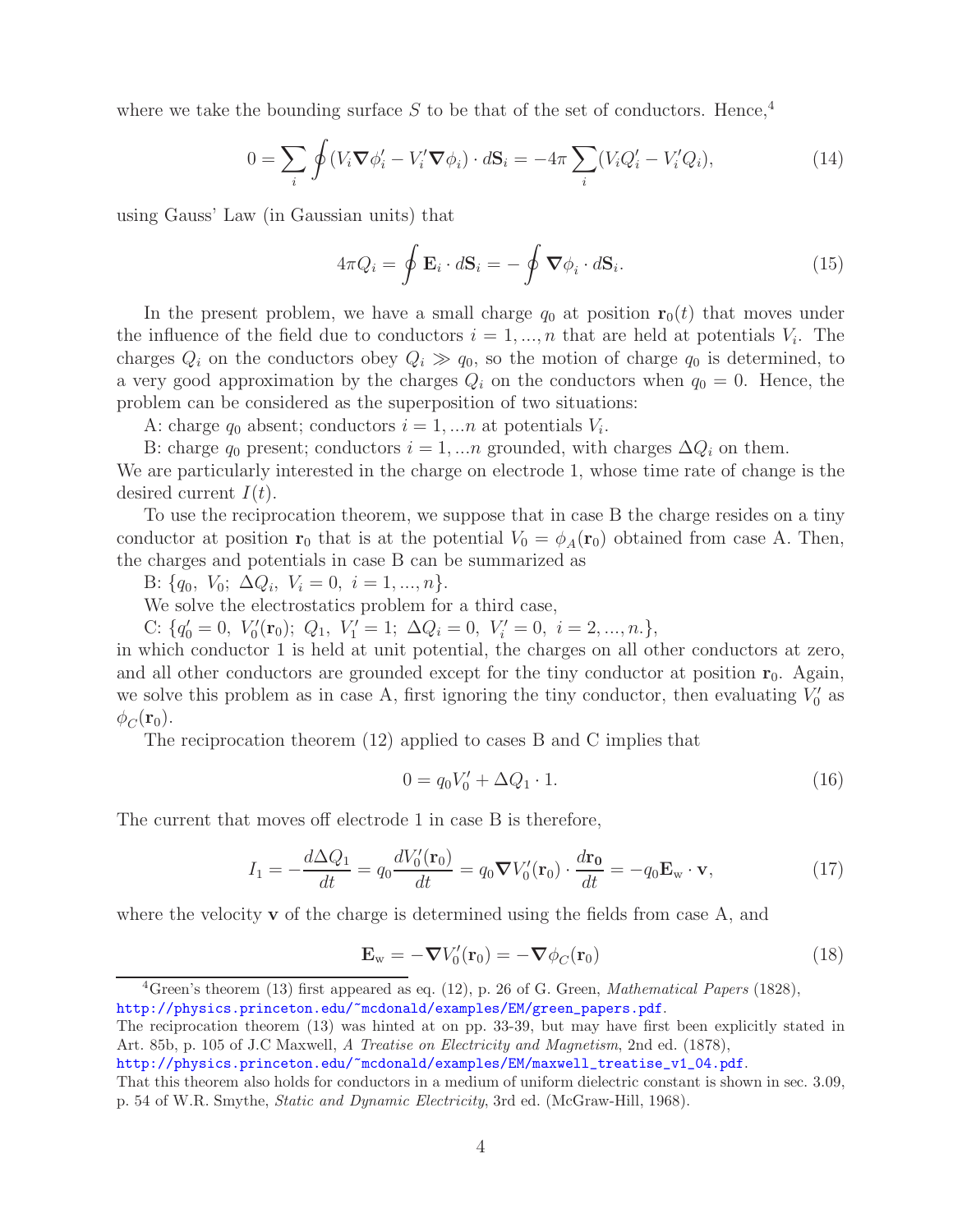is called the weighting field.<sup>5</sup> For the case of two conductors (plus charge  $q_0$ ) one of which is grounded, the weighting field is the same as the field from case A, but in general they are distinct.<sup>6</sup>

### **2.3** I(t) **via Reciprocity**

Referring to the prescription in the statement of the problem, we first solve case C, in which the inner electrode is at unit potential and the outer electrode is grounded. We quickly find that

$$
V_C(r) = \frac{\ln(b/r)}{\ln(b/a)}.\tag{19}
$$

According to (17), the current off the inner electrode is therefore,

$$
I(t) = -q_0 \frac{dV_C}{dr} v(r) = -\frac{q_0}{\ln(b/a)} \frac{v(t)}{r(t)},
$$
\n(20)

as previously found in (6). We again solve for v and  $r(t)$  as in (7-9), which corresponds to the use of case A, to obtain the solution (10-11).

## **2.4 The Charge Distribution** q(z) **on the Cathode**

The more detailed question as to the longitudinal charge distribution on the cathode can be solved by the reciprocation method if we conceptually divide the cathode cylinder into a ring of length dz at position  $z_1$  plus two cylinders that extends to  $z = \pm l/2$  where l is the length of the cylinder. We label the ring as electrode 1, and calculate the charge  $\Delta Q_1 = q(z)dz$ induced on this ring when the positive ion charge  $q_0$  is at position  $(r_0, 0, z_0)$  in cylindrical coordinates  $(r, \theta, z)$ .

According to the prescription (16) given in the statement of the problem,

$$
\Delta Q_1 = -q_0 V_C(r_0, 0, z_0),\tag{21}
$$

<sup>5</sup>The result (17) was first deduced by the present method by W. Shockley, *Currents to Conductors Induced by a Moving Point Charge*, J. Appl. Phys. **9**, 635 (1939),

http://physics.princeton.edu/~mcdonald/examples/EM/shockley\_jap\_9\_635\_39.pdf,

and by S. Ramo, *Currents Induced by Electron Motion*, Proc. I.R.E. **27**, 584 (1939),

http://physics.princeton.edu/~mcdonald/examples/EM/ramo\_pire\_27\_584\_39.pdf.

That this result also follows from an energy argument was pointed out by C.K. Jen, *On the Induced Current and Energy Balance in Electronics*, Proc. I.R.E. **29**, 349 (1941),

http://physics.princeton.edu/~mcdonald/examples/EM/jen\_pire\_29\_345\_41.pdf.

For discussion that the weighting-field method holds for multiple charges (space charge) and for a uniform dielectric medium, see, for example, L.A. Hamel and M. Julien, *Generalized demonstration of Ramo's theorem with space charge and polarization effects*, Nucl. Instr. Meth. A **597**, 207 (2008),

http://physics.princeton.edu/~mcdonald/examples/EM/hamel\_nim\_a597\_207\_08.pdf.

See also, K.T. McDonald, *Does Space Charge or the Dielectric Constant Affect Induced Charge in a Liquid Argon Detector?* (June 4, 2016), http://physics.princeton.edu/~mcdonald/examples/induced.pdf.

<sup>&</sup>lt;sup>6</sup>Strictly, the weighting-field method has been deduced for electrostatic examples. It's validity for timedependent cases as a consequence of so-called Lorentz reciprocity is discussed in W. Riegler and P. Windischhofer, *Signals induced on electrodes by moving charges, a general theorem for Maxwell's equations based on Lorentz-reciprocity* (Jan. 28, 2020), https://arxiv.org/abs/2001.10592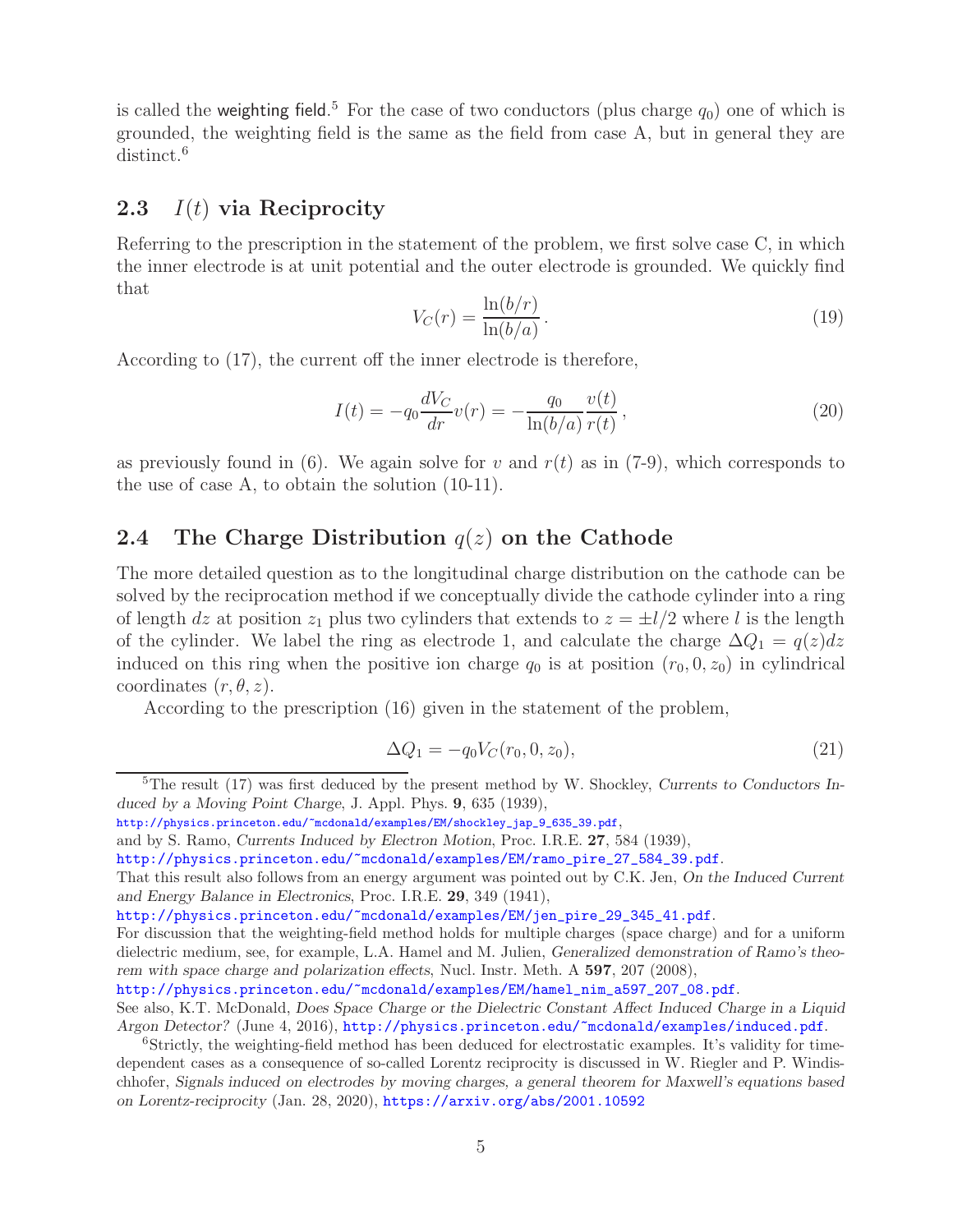where case C now consists of a cylinder of radius  $b$  grounded except for the ring at position  $z_1$  at unit potential, and a grounded cylinder at radius a. For  $z$  not close to the ends of the cylinder, the end surfaces  $z = \pm l/2$  may be approximated as at ground potential.

This problem is very similar to that discussed in sec. 5.36 of W.R. Smythe, *Static and Dynamic Electricity*, 3rd ed. (Mcgraw-Hill, New York, 1968).

Laplace's equation,  $\nabla^2 \phi_C(\mathbf{r}) = 0$  holds for the potential in the region  $a < r < b$ . The problem has azimuthal symmetry, so  $\phi_C$  will be independent of  $\theta$ . Since the planes  $z = \pm l/2$ are grounded, the longitudinal functions in the Fourier series expansion,

$$
\phi_C = \sum_n R_n(r) Z_n(z),\tag{22}
$$

must have the form  $Z_n = \sin 2n\pi z/l$ . The equation for the radial functions  $R_n(r)$  follows from Laplace's equation as

$$
\frac{d^2 R_n}{dr^2} + \frac{1}{r} \frac{dR_n}{dr} - \left(\frac{2n\pi}{l}\right)^2 R_n = 0.
$$
 (23)

The solutions of this are the modified Bessel functions of order zero,  $I_0(2n\pi r/l)$  and  $K_0(2n\pi r/l)$ . Both of these are finite on the interval  $a < r < b$ , so the expansion (22) will include them both.

The boundary condition that  $\phi_C(a, \theta, z) = 0$  is satisfied by the expansion

$$
\phi_C = \sum_n A_n \frac{\frac{I_0(2n\pi r/l)}{I_0(2n\pi a/l)} - \frac{K_0(2n\pi r/l)}{K_0(2n\pi a/l)}}{\frac{I_0(2n\pi b/l)}{I_0(2n\pi a/l)} - \frac{K_0(2n\pi b/l)}{K_0(2n\pi a/l)}} \sin \frac{2n\pi z}{l},
$$
\n(24)

where the form of the denominator is chosen to simplify the evaluation of the boundary condition at  $r = b$ . Here,  $\phi_C = 0$ , except of an interval dz long about z where it is unity. Hence, the Fourier coefficients are

$$
A_n = \frac{2}{l} \sin \frac{2n\pi z_1}{l} dz.
$$
 (25)

In sum, the charge distribution  $q(z)$  on the cathode at radius b due to positive charge  $q_0$ at  $(r_0, 0, z_0)$  follows from  $(21)$  and  $(23-24)$  as

$$
q(z) = -\frac{2q_0}{l} \sum_n \frac{\frac{I_0(2n\pi r_0/l)}{I_0(2n\pi a/l)} - \frac{K_0(2n\pi r_0/l)}{K_0(2n\pi a/l)}}{\frac{I_0(2n\pi b/l)}{I_0(2n\pi a/l)} - \frac{K_0(2n\pi b/l)}{K_0(2n\pi a/l)}} \sin \frac{2n\pi z}{l} \sin \frac{2n\pi z_0}{l}.
$$
 (26)

A numerical evaluation of (26) is illustrated in Fig. 1. As is to be expected, the induced charge distribution on the cathode has characteristic width of order  $b - r_0$ , the distance of the positive charge from the cathode.